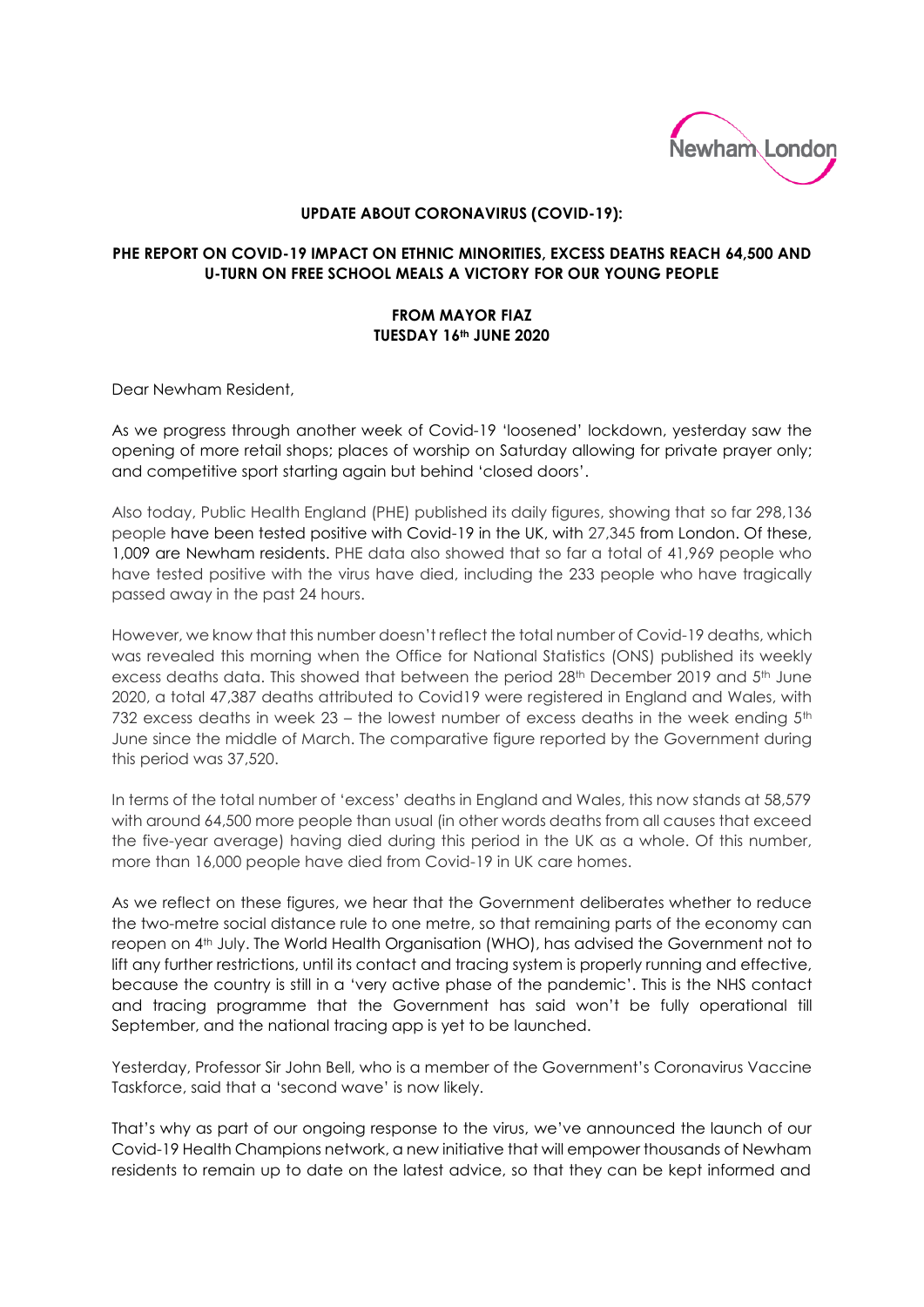help their family, friends and other community members to make sense of the latest facts, evidence and guidance about the virus. By disseminating clear information, residents can make informed choices about what's best for them and their families.

Covid-19 Health Champions can be anyone in the community. They might be the person that everyone knows and trusts, or someone less visible who wants to help in whatever way they can. If you want to be involved in the Covid-19 Health Champions network, you can sign up by visiting the Council's website here: [www.newham.gov.uk/covidhealthchampions](http://www.newham.gov.uk/covidhealthchampions) or you can register via phone by calling 020 3373 2777.

Over the weekend, we saw the true and profoundly ugly face of racism in London, when hundreds of far-right extremists took to the streets of capital to 'counter-protest' against #BlackLivesMatter under the guise of 'defending statues'. The Government's response to the scenes of violence and attacks on the police has been rightly condemned; and now the launch of another 'Commission' to look at race disparities and 'wider inequalities' in the country. Its establishment will be supported by the head of policy at Downing Street who in the past has questioned whether institutional racism really exists. That doesn't augur well for building trust and confidence.

Like many, weary of the Government's repetitive naval-gazing on the pivotal issue of racial justice in Britain, what's the point of yet another commission? There have been plenty on race inequality in wealth, health, education, social mobility, employment, life chances, housing, and in the criminal justice system, with hundreds of recommendations. But all we get from the Government is another announcement of another Commission to look at the issues, set up by someone who doesn't understand.

And today, PHE finally published the second report on Covid-19 and the disproportionate impact on Black, Asian and Ethnic Minority communities, but this time with recommendations. This is the report it deliberately withheld from publishing two weeks ago. That's two weeks of life-saving advice that could have been published for the safety ethnic minority communities. You can read the report titled 'Beyond the Data: Understanding the Impact of COVID-19 on BAME Communities' here: [https://tinyurl.com/y797mv8c.](https://tinyurl.com/y797mv8c)

There were several recommendations in total – which didn't reveal anything that hasn't already been known or called for before:

- Mandate comprehensive and quality ethnicity data collection and recording;
- Support community participatory research to understand the social, cultural, structural, economic, religious, and commercial determinants of COVID-19 in BAME communities;
- Develop readily implementable and scalable programmes to reduce risk and improve health outcomes;
- Improve access, experiences and outcomes of NHS, local government and integrated care systems commissioned services by BAME communities;
- Accelerate the development of culturally competent occupational risk assessment tools that can be employed in a variety of occupational settings and used to reduce the risk of exposure to COVID-19;
- Fund, develop and implement culturally competent COVID-19 education and prevention campaigns, working in partnership with local BAME and faith communities to reinforce individual and household risk reduction strategies;
- Accelerate efforts to target culturally competent health promotion and disease prevention programmes for non-communicable diseases;